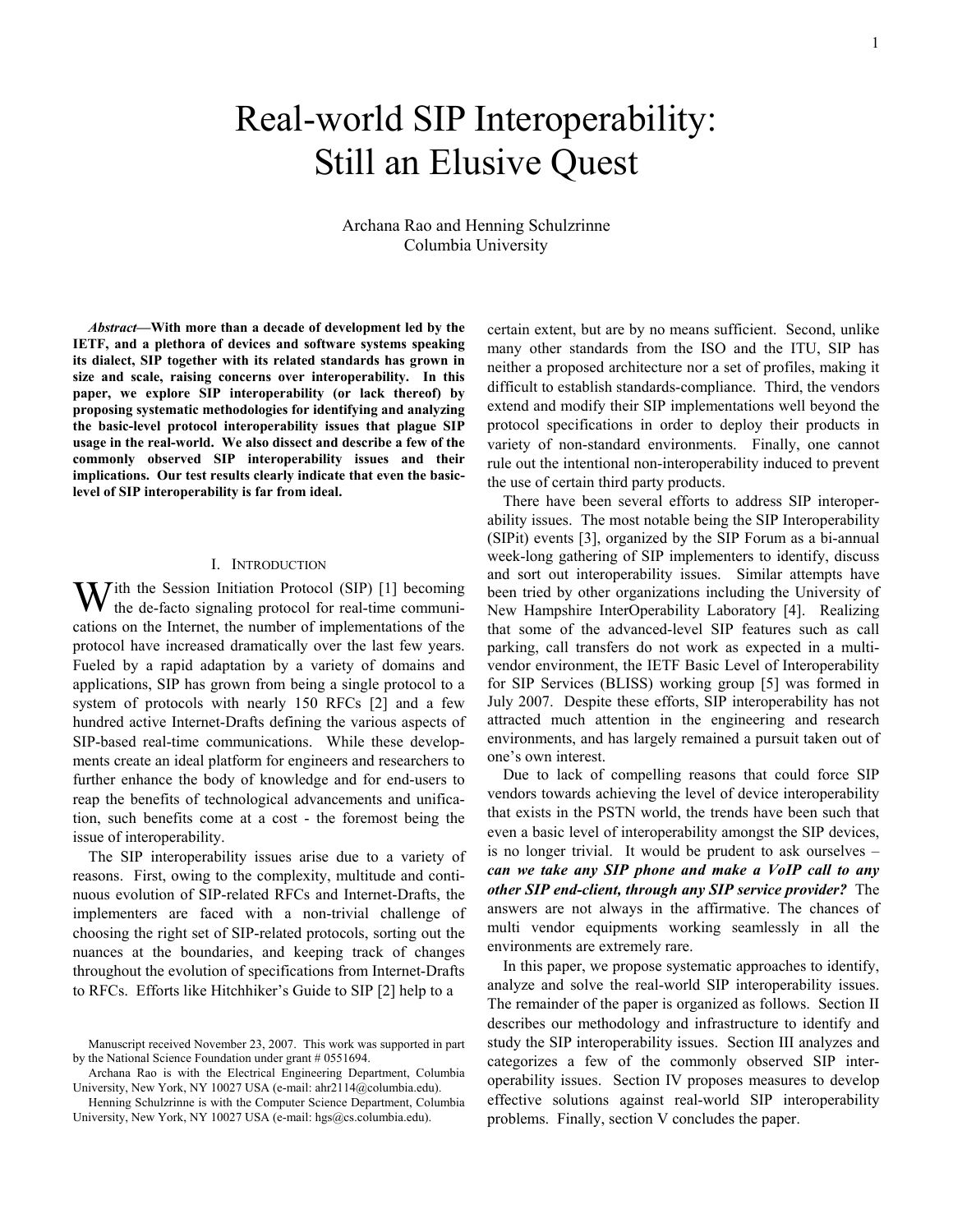#### II. A SYSTEMATIC APPROACH TO INTEROPERABILITY

#### *A. Framework for Identifying Interoperability Issues*

In order to perform a systematic study, the first step is to identify what would constitute the basic-level of SIP interoperability. SIP Basic Call Flow Examples [6] describes a set of SIP call flow scenarios covering SIP registration and session establishments, which establish the minimum set of functionality present in a SIP communication network. Since these call flows represent the working group reviewed scenarios, intended as a companion to the SIP protocol for implementers, designers and researchers, one can use them as the basis vector for SIP interoperability studies. This best practices document, describes a total of 5 SIP registration and 11 SIP session establishment scenarios.

The SIP Public Switched Telephone Network (PSTN) Call Flows [7] and the Session Description Protocol (SDP) Offer/ Answer examples [8] are two further references that extend this basic set of call flow scenarios, with the former describing 18 examples of SIP-PSTN interworking and the latter describing 13 examples of codec negotiation and selection, and addition and deletion of media streams. We propose this set of 47 call flows to constitute the minimum set of scenarios that should seamlessly work with any SIP device in any SIP IP communication environment.

With the basic set of test vectors identified, the next task is to run these tests in the real-world SIP infrastructure setups, using an indicative sample of SIP end-clients and SIP servers that are widely deployed in residential, commercial, educational and enterprise environments. Such an approach would not only enable us to identify the real-world interoperability problems that end-users often encounter, but also build a knowledge system that can inform the users about the existing issues. Realizing the interoperability study on this scale needs a large-scale, distributed and configurable VoIP testbed – and we use the Columbia VoIP Testbed (described in the following section) for this purpose.

## *B. Columbia VoIP Testbed*

Columbia VoIP Testbed is an NSF-supported [9] research platform that provides a VoIP infrastructure for experimenttation, analysis, testing, prototyping and deployment of SIP components in a variety of environments. Primarily made up of four sets of components namely SIP servers, SIP endclients, network devices and support infrastructure, the testbed is also connected to Purdue University and University of North Texas through a Virtual Private Network (VPN) setup. The interconnection architecture of the Columbia VoIP testbed is as depicted in Figure 1.

**SIP Server Farm** is the core of the architecture comprising of SIP registrar, redirect and proxy servers. It comprises of *five* of the most widely used publicly available SIP servers, running on *three* different platforms (Microsoft Windows XP, Linux Fedora Core 6 and Sun Solaris 10) and providing connectivity through *three* different networks (VPN, the

Internet, and the PSTN). The testbed has more than 20 **SIP end-clients** of varying capabilities (hard and soft phones, wireless phones and video phones) from different vendors, integrated and tested in the setup. **Network devices and support infrastructure** make the testbed setup configurable and help in realizing various logical topologies over the existing physical resources. These include a Cisco 7801 VPN router, wireless access points, NAT devices, Ethernet switches and hubs, DNS and DHCP servers, wireline and wireless Internet services, among others.



Fig.1. Columbia VoIP Testbed – interconnection diagram

#### III. REAL-WORLD INTEROPERABILITY FAILURES

This section describes a few of the commonly observed interoperability issues, most of which were identified during our experiments on the testbed infrastructure, while some were reported by others and verified on the testbed. Each issue is organized as a description, implication pair and described without any reference to the vendor products. In order to facilitate a systematic treatment, we organize these issues into five broad categories.

In this section, we use the term "specification" to refer to the umbrella of standards that describe the behavior in discussion, including the RFCs, Internet-Drafts and any other relevant standards document.

## *A. Lack of Clarity in the Specification*

Interoperability issues could crop up, when the specification is silent on a specific aspect, and one such instance is discussed below.

#### *1. Use of different formats for authentication name*

SIP provides a stateless, challenge-based mechanism for authentication that is based on digest authentication in HTTP. When using digest authentication, a User Agent Client (UAC) trying to establish a session with a User Agent Server (UAS) or trying to register with a registrar, may be challenged by its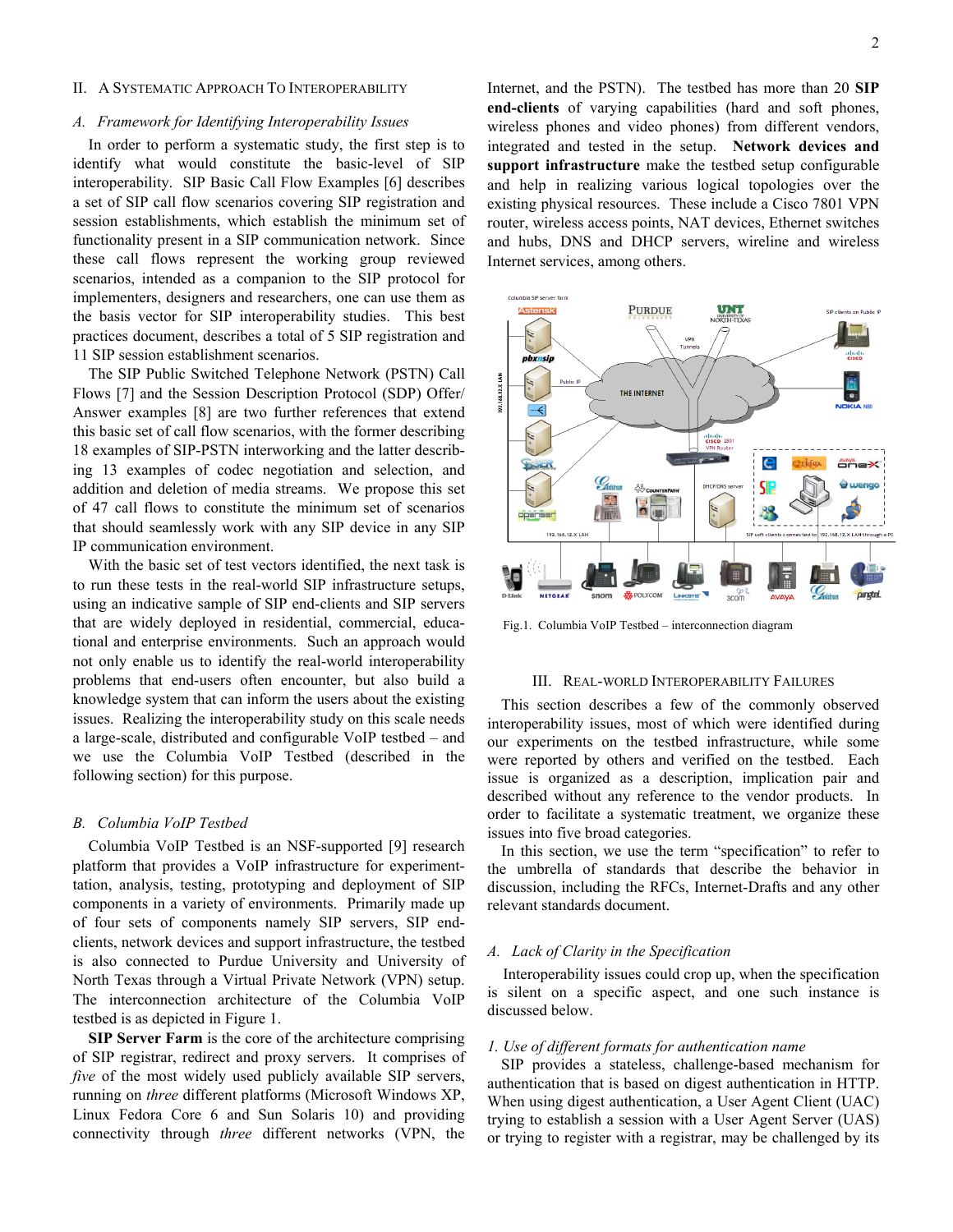proxy or the registrar to provide its credentials. The UAC then resends its request along with the authentication information in the *Authorization* header. We have identified that UACs follow different formats for the authentication username field, while composing this header. Three such variations are as shown.

*Authorization: Digest username="user", realm="domain", nonce="xxx", uri="sip:proxy.provider.com", response="yyy", algorithm=MD5* 

*Authorization: Digest username="sip:user@domain", realm="domain", nonce="xxx", uri="sip: proxy.provider.com", response="yyy", algorithm=MD5* 

*Authorization: Digest username="user@domain", realm="domain", nonce="xxx", uri="sip: proxy.provider.com", response="yyy", algorithm=MD5* 

We have observed that some registrars and proxies do not accept all three variations of the authentication username, resulting in failed registration and/or failed session initiation. This issue occurs when a UAC cannot be configured to provide the authentication username in the format that is accepted by the registrar or the proxy. We have observed in our experiments that all of the registration failures (barring cases where the end-users have supplied wrong credentials) could be attributed to this issue.

## *B. Implementation of an Older Specification*

This category encompasses issues that arise from the SIP devices implementing deprecated RFCs and/or expired Internet-Drafts.

## *1. Use of incompatible payload type for RTP codecs*

The RTP payload type 2 was assigned to G.721 in the RTP Profile for Audio and Video Conferences with Minimum Control [10] and later assigned to its successor G.726-32. But when a newer RFC [11] deprecated the older one [10], the RTP static payload type 2 was marked as reserved. Despite this clarity in the specification, we have seen a proxy server using static type 2 for G.726.

Such an issue can result in a codec negotiation failure, despite both the SIP end-clients supporting common formats.

## *C. Incomplete Implementation of the Specification*

This section discusses two issues arising from SIP devices that are unable to handle advanced cases of the specification.

## *1. Different levels of support for DNS queries*

SIP: Locating SIP Servers [12] proposes DNS procedures to allow a client to resolve a SIP Uniform Resource Identifier (URI) to the IP address, port, and transport protocol of the next hop to contact. A high percentage of UAs support only DNS A query, few others have DNS SRV as an advanced feature (which needs to be configured manually), and very

few have all of A, SRV and NAPTR queries by default. This difference in support for DNS queries could lead to situations where two UAs select different transport protocols (e.g., TCP rather than UDP) for the same next hop server (registrars or proxies).

While this should have no problem in theory, in practice we have seen that SIP signaling over TCP generally failing in a multi-vendor environment.

## *2. Session establishment with multiple proxy authentications*

Despite being well specified in [6], session establishment with multiple proxy authentications is not correctly supported by a majority of SIP UAs. Referring to the call flow in Figure 2, we have seen scenarios, where signaling does not progress beyond F9, even though UAC has valid credentials in both the domains. The scenario becomes completely unworkable if the UAC has different set of credentials in the two domains. No SIP end-client that we have experimented with supports multiple sets of username and password credentials.

Such an issue leads to session establishment failures, when the SIP INVITE has to traverse untrusted domains.



Fig.2. SIP Call flow for session with multiple proxy authentication

## *D. Incorrect Implementation of the Specification*

#### *1. Lack of support for non-symmetric signaling*

The Contact header field provides a SIP URI that can be used to contact the UA for subsequent requests. Specifically, a UAS, in its responses, adds a Contact header field that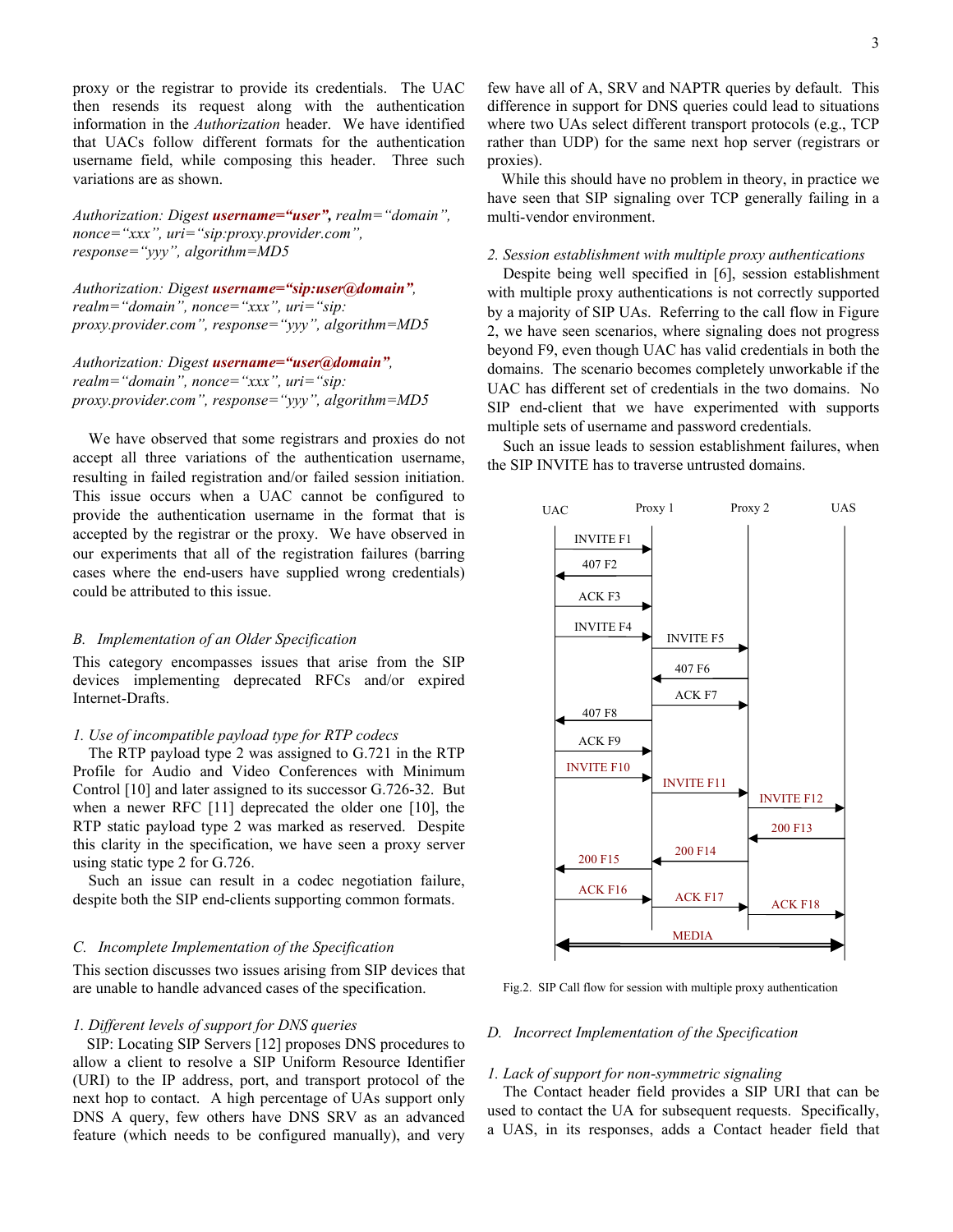indicates the address where it would like to be contacted for subsequent requests in the dialog (which includes the ACK for a 2XX response in case of an INVITE). We have observed that a few proxy servers send ACKs back to the source port from where the "180 Ringing" and "200 OK" responses were received, rather than to the port in the contact header of UAS.



Fig.3. SIP Call flow showing the ACKs being sent to wrong port

Such a behavior would result in multiple retransmissions and signaling failure. Call flow in Figure 3 shows part of the signaling between UAS and its immediate neighboring proxy, where ACK is wrongly sent to port 12345, while UAS is expecting it at port 5060.

## *2. Unsuccessful cancellation of registration*

We have seen at least two scenarios of unsuccessful cancellation of registrations. The first one, when a UA does not care to resend the registration cancellation request upon getting '401 Unauthorized' response from the registrar. The second one concerns the use of '\*' in the contact header, which requests the registrar to remove all contract bindings for the user. We have observed that not all registrars honor such requests for registration cancellation.

Such an unsuccessful cancellation of registrations may lead to undesirable behavior during signaling, due to incorrect Address of Record (AOR) details.

## *3. Media failure in case of codec reordering*

While it should be possible for a UAC and a UAS to use different audio codecs in the same VoIP call, we have seen that some UAs are unable to handle this situation. Figure 4 shows an SDP offer and answer exchange between a UAC and a UAS, where a codec preference specified in the offer is changed during the answer by codec reordering.

Once this codec negotiation is complete, the UAC sends its audio packets in the PCMU format while the UAS in G.729. But no audio could be heard at the UAC.

| [Offer]                       | [Answer]                       |
|-------------------------------|--------------------------------|
|                               |                                |
| $v=0$                         | $v=0$                          |
| $o=UA1$ as bb IN IP4 x x x x  | o=UA2 cc dd IN IP4 y.y.y.y     |
| s= SIP Call                   | $s$ = session                  |
| $t=0$ 0                       | $c=IN$ IP4 y.y.y.y             |
| m=audio 22238 RTP/AVP $0.818$ | $t=0$ 0                        |
| 101                           | $m =$ audio 17088 RTP/AVP 1808 |
| $c=IN$ IP4 xx xx xx xx        | 101                            |
| a=rtpmap:0 PCMU/8000          | a=rtpmap:18 G729/8000          |
| a=rtpmap:8 PCMA/8000          | $a = f$ mtp:18 annexb=no       |
| a=rtpmap:18 G729/0            | a=rtpmap:0 PCMU/8000           |
| $a = f$ mtp:18 annexb=no      | a=rtpmap:8 PCMA/8000           |
| a=rtpmap:101 telephone-event  | a=rtpmap:101 telephone-event   |
| /8000                         | /8000                          |
| $a = f$ mtp:101 0-15          | $a = f$ mtp:101 0-16           |
| a=sendrecv                    | $a = silenceSupp:$ off - - -   |

Such a behavior by UAs could result in no audio being he ard by one or both end users, despite successful signaling.

#### *E. Failure against Robustness Tests*

We evaluated the performances of SIP end-clients against tw o of the widely used robustness tests. The SIP Torture Test Messages [13] contains a set of 49 SIP messages, developed and refined at SIPit events. These tests primarily focus on areas that have caused interoperability problems or that have particularly unfavorable characteristics if handled improperly. The second was the PROTOS SIP Test Suite [14] developed by the University of Oulu, which contains more than 4500 SIP INVITE requests. Both these test suites are designed to exercise and torture the SIP parser and the application above the SIP implementation.

Our testing showed that about 50% of the SIP end-clients in ou r testbed passed all the tests successfully. Others demonstrated varying levels of undesired behavior including software crash, unresponsive hardware, and a dramatic increase in CPU consumption. While a majority of the SIP end-clients showed failures against one particular set of tests e.g., incorrect values for Content-length field, few of them performed badly against more than one category.

## IV. FUTURE DIRECTION

SIP interoperability has been an elusive quest so far. We pr opose a set of measures that we believe would provide effective solutions, in conjunction with the current efforts. First, we strongly recommend establishing designated liaisons for each vendor that have the ability to make the software development staff aware of the issues. Second, the vendor should be encouraged to publish interoperability reports so that the consumers are aware of the interoperability problems before purchasing equipments and software. Third, a set of self-certification tests should be provided, possibly supported by a remotely accessible test rig that allows implementers to test their user agents.